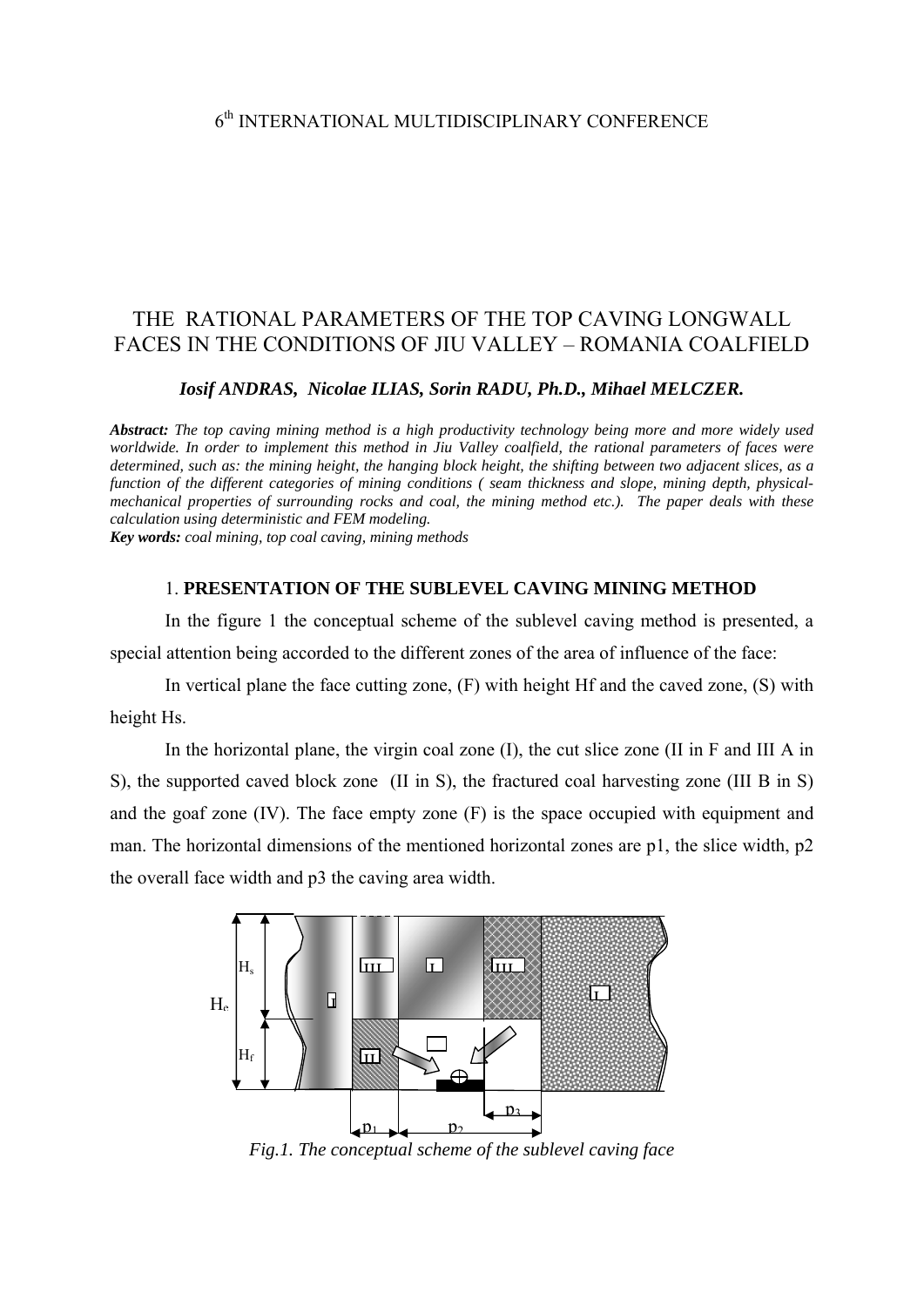They are many versions and sub-versions of this mining method are the same. The seam (or slice I) of height  $H_e$  is mined in the following manner.

The zone II, of height  $H_f$  and thickeners  $p_1$  is mined by conventional methods (shearerloader or drilling-blasting method. After a few steps of conventional mining cycles, a caved block III of height  $H_s$  and thickness  $p_2$  results, which consists of the hanging compact block  $III_A$  and the fractured block  $III_B$ .

The fractured coal from the zone  $III_B$ , of height  $H_s$  and thickness  $p_3$  is removed into the space of the face F, supported with individual props or powered supports, and handled toward, the face end and rather towards the surface by the means of the face conveyor or an additional conveyor.



*Fig. 2. Different situations of removing the coal from caved block: individual props support , coal harvesting at a) front, b)cap, powered support, coal harvesting at c)shield, d)cannopy e) under shield*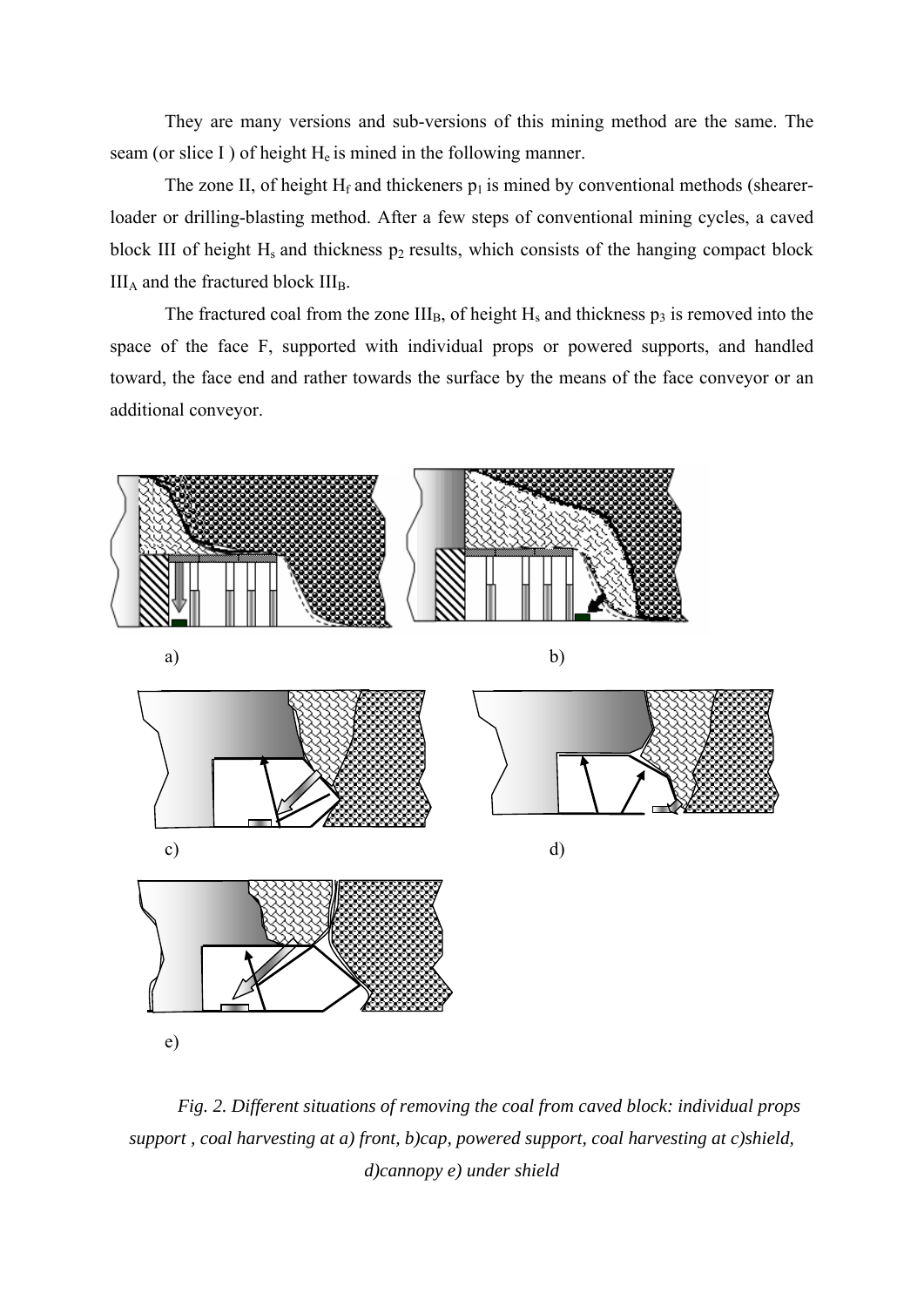Regarding the position of the fractured caving block, relative to the support and the plan of harvesting the caved coal we can have one of the following situation (fig.2).

Despite the method used, the following non-dimensional parameters are relevant:

- The ratios  $H_s/H_f$  or  $H_e/H_f$
- The ratios  $p_3/p_1$  and  $p_3/p_2$ .

## **2. APPLICATION OF THE METHOD**

In the Jiul Valley coalfield, a variant of sublevel caving method is utilized, using individual hydraulic props and seteel caps, the main working stages being presented in the figure 3.



*Fig. 3 The stages of Top caving method used in Jiul Valley coalfield* 

 Stage 1 –face coal cutting, using explosives and/or pick hammers, with a web of 1.25 m (fig3, top-left);

 Stage 2- supporting the mined slice roof, with hanging caps and steel props. (fig.3 topright) ;

Stage 3- removal of rear props and caps gradually on the length of face;

 Stage 4 – harvesting of top coal by windows opened in the wire grid in many points at 15 m distance interval. After dismantling and moving the scarper conveyor to the new front line, a new cycle can begin.